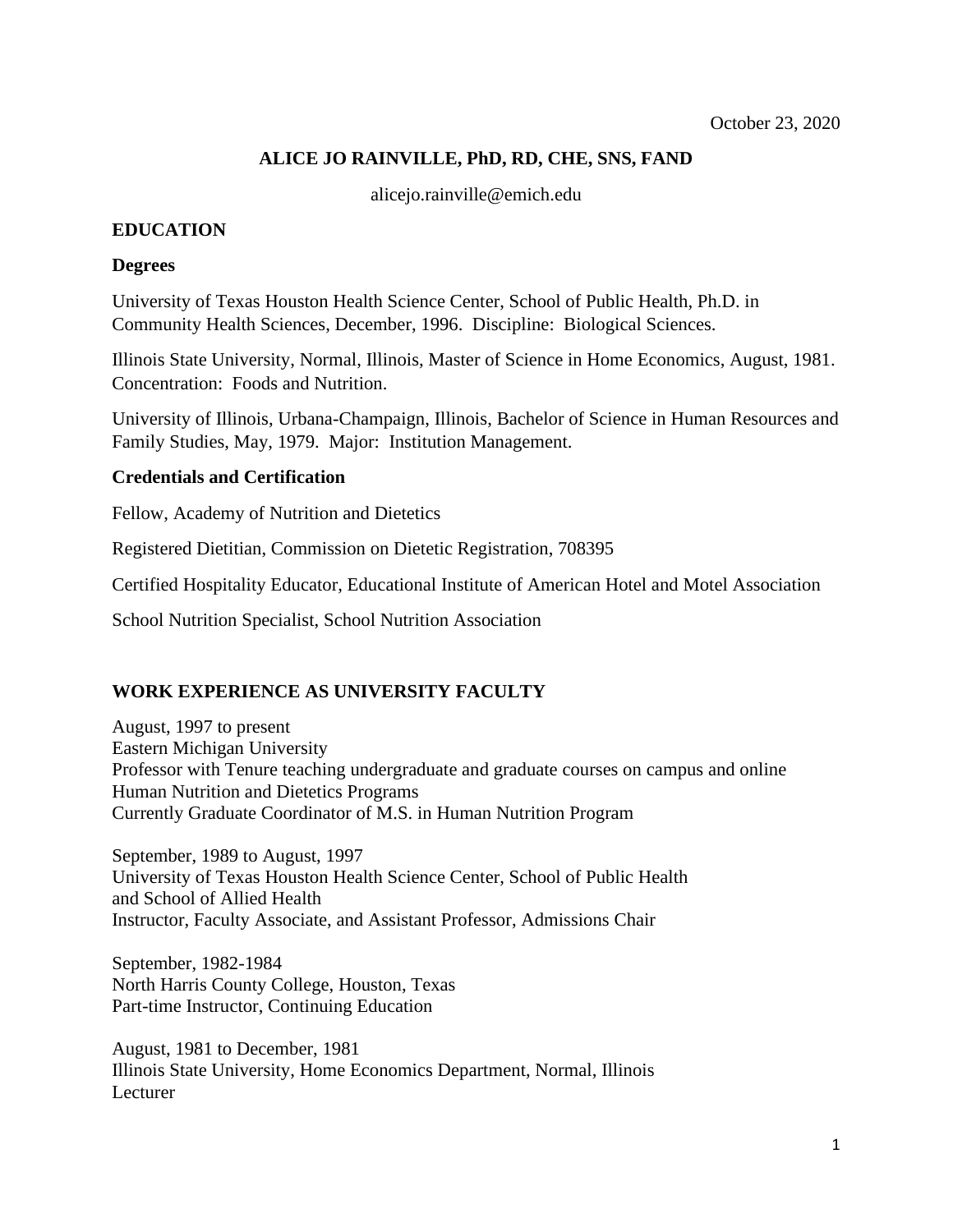#### **WORK EXPERIENCE IN FOODSERVICE SYSTEMS AND FOOD MARKETING**

March, 1986 to August, 1989 U.S.A. Rice Council, Houston, Texas Director of Test Kitchen and Foodservice Programs

August, 1983 to March, 1986 Klein Independent School District, Klein, Texas Supervisor of Foodservice

April, 1982 to August, 1983 Lord and Taylor Greenspoint, Houston, Texas Cafe Manager

December, 1980 to August, 1981 Illinois State University Residence Hall Foodservice, Normal, Illinois Food Service Administrator

June, 1979 to December, 1980 Illinois State University Student Union Foodservice, Normal, Illinois Food Service Hostess/Supervisor

## **SELECTED PEER-REVIEWED PUBLICATIONS**

Wu, T.Y, Ford, O, **Rainville, A.J.**, Bessire, R. COVID-19 Care Package Distribution for Senior Citizens in Detroit and Hamtramck, Michigan. *Journal of Hunger and Environmental Nutrition.* 2020. DOI:10.1080/19320248.2020.1799586

Bouzek, A., **Rainville, A.J.** Nutritional Quality of Foods Served in Child Care Settings. *Journal of Child Nutrition and Management.* Volume 44, Issue 1, 2020. [https://schoolnutrition.org/uploadedFiles/5\\_News\\_and\\_Publications/4\\_The\\_Journal\\_of\\_Child\\_N](https://schoolnutrition.org/uploadedFiles/5_News_and_Publications/4_The_Journal_of_Child_Nutrition_and_Management/Spring_2020/Nutritional-Quality-Foods-Child-Care-Settings-Spring2020.pdf) [utrition\\_and\\_Management/Spring\\_2020/Nutritional-Quality-Foods-Child-Care-Settings-](https://schoolnutrition.org/uploadedFiles/5_News_and_Publications/4_The_Journal_of_Child_Nutrition_and_Management/Spring_2020/Nutritional-Quality-Foods-Child-Care-Settings-Spring2020.pdf)[Spring2020.pdf](https://schoolnutrition.org/uploadedFiles/5_News_and_Publications/4_The_Journal_of_Child_Nutrition_and_Management/Spring_2020/Nutritional-Quality-Foods-Child-Care-Settings-Spring2020.pdf)

Renn, L., **Rainville, A.J.** School Nutrition Training Needs Regarding Food Sensitivities and Food Trends. *Journal of Child Nutrition and Management*. Volume 43, Issue 2, 2019. https://schoolnutrition.org/uploadedFiles/5 News and Publications/4 The Journal of Child N [utrition\\_and\\_Management/Fall\\_2019/School-Nutrition-Training-Needs-Regarding-](https://schoolnutrition.org/uploadedFiles/5_News_and_Publications/4_The_Journal_of_Child_N%20utrition_and_Management/Fall_2019/School-Nutrition-Training-Needs-Regarding-FoodSensitivities-and-Food-Trends-Fall2019.pdf)[FoodSensitivities-and-Food-Trends-Fall2019.pdf](https://schoolnutrition.org/uploadedFiles/5_News_and_Publications/4_The_Journal_of_Child_N%20utrition_and_Management/Fall_2019/School-Nutrition-Training-Needs-Regarding-FoodSensitivities-and-Food-Trends-Fall2019.pdf)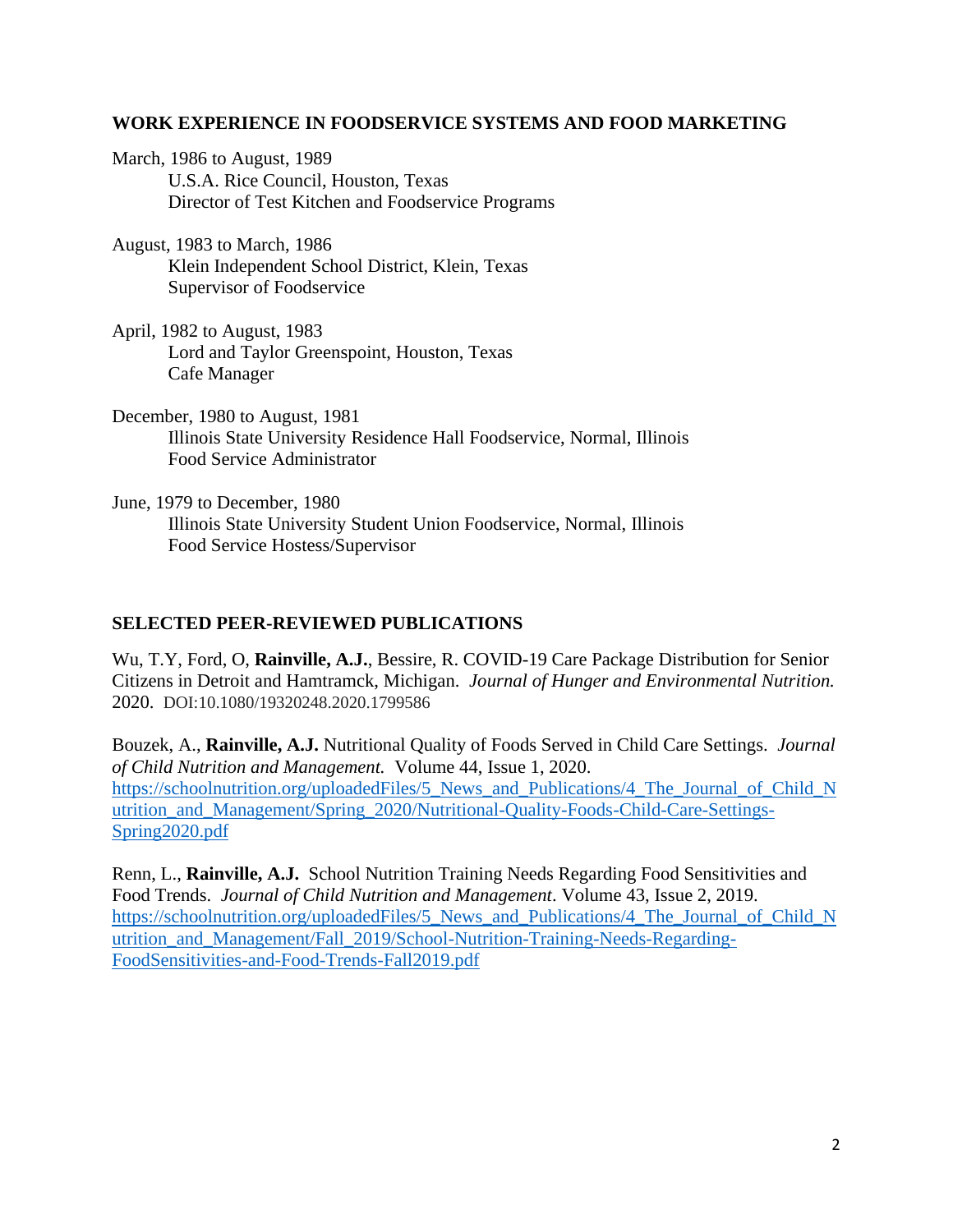Slawson, K., **Rainville, A.J.** Salad Bars in Schools and Fruit and Vegetable Selection and Consumption: A Review of Recent Research. *Journal of Child Nutrition and Management.* Volume 43, Issue 1, 2019. [http://schoolnutrition.org/uploadedFiles/5\\_News\\_and\\_Publications/4\\_The\\_Journal\\_of\\_Child\\_Nu](http://schoolnutrition.org/uploadedFiles/5_News_and_Publications/4_The_Journal_of_Child_Nu%20trition_and_Management/Spring_2019/Salad-Bars-in-Schools-Affect-on-Selection-andConsumption-Spring2019.pdf)  [trition\\_and\\_Management/Spring\\_2019/Salad-Bars-in-Schools-Affect-on-Selection](http://schoolnutrition.org/uploadedFiles/5_News_and_Publications/4_The_Journal_of_Child_Nu%20trition_and_Management/Spring_2019/Salad-Bars-in-Schools-Affect-on-Selection-andConsumption-Spring2019.pdf)[andConsumption-Spring2019.pdf](http://schoolnutrition.org/uploadedFiles/5_News_and_Publications/4_The_Journal_of_Child_Nu%20trition_and_Management/Spring_2019/Salad-Bars-in-Schools-Affect-on-Selection-andConsumption-Spring2019.pdf)

Olson, E., Arendt, S.W., FitzPatrick, E., Hauser, S., **Rainville, A.J.,** Rice, B., Lewis, K. Marketing Mechanisms Used for Summer Food Service Programs. 2019. *Journal of Nonprofit & Public Sector Marketing.* DOI: 10.1080/10495142.2019.1589632

DeGracia, C., **Rainville, A.J.** Marketing the New Eastern Michigan University Demonstration Kitchen Through a Culinary Event. *Journal of Foodservice Management & Education.* Volume 11, No. 2, 2017.<http://fsmec.org/wp-content/uploads/2017/12/Rainville.pdf>

Minaya, S., **Rainville, A.J.** How Nutritious are Students' Packed School Lunches? A Comparison of Lunches Brought from Home and School Lunches. *Journal of Child Nutrition and Management.* Volume 40, Issue 2, Fall 2016. [http://schoolnutrition.org/uploadedFiles/5\\_News\\_and\\_Publications/4\\_The\\_Journal\\_of\\_Child\\_Nu](http://schoolnutrition.org/uploadedFiles/5_News_and_Publications/4_The_Journal_of_Child_Nu%20trition_and_Management/Fall_2016/HowNutritiousAreChildren.pdf)  [trition\\_and\\_Management/Fall\\_2016/HowNutritiousAreChildren.pdf](http://schoolnutrition.org/uploadedFiles/5_News_and_Publications/4_The_Journal_of_Child_Nu%20trition_and_Management/Fall_2016/HowNutritiousAreChildren.pdf)

Krukowski, C.N., Conley, K.M, Sterling, M., **Rainville, A.J.** A Qualitative Study of Adolescent Views of Sugar-Sweetened Beverage Taxes, Michigan, 2014. *Preventing Chronic Disease.* 2016; 13150543. DOI: http://dx.doi.org/10.5888/pcd13.150543

**Rainville, A.J.,** School Meals and Obesity [E-letter], *Pediatrics* (October 1, 2013), http://pediatrics.aappublications.org/content/132/3/468/reply#pediatrics\_el\_56290 (accessed October 23, 2014).

**Rainville, A.J.**, King, A.D., Nettles, M.F. Effectiveness of Breakfast in the Classroom in Five Exemplary Districts. *Journal of Child Nutrition and Management*. Volume 37, Issue 1, Spring 2013 [http://schoolnutrition.org/5--News-and-Publications/4--The-Journal-of-ChildNutrition-and-](http://schoolnutrition.org/5--News-and-Publications/4--The-Journal-of-ChildNutrition-and-Management/Spring-2013/Volume-37,-Issue-1,-Spring-2013---Rainville,-King,Nettles/)[Management/Spring-2013/Volume-37,-Issue-1,-Spring-2013---Rainville,-King,Nettles/](http://schoolnutrition.org/5--News-and-Publications/4--The-Journal-of-ChildNutrition-and-Management/Spring-2013/Volume-37,-Issue-1,-Spring-2013---Rainville,-King,Nettles/)

**Rainville, A.J.** National School Lunch Program for All. Letter to the Editor, Archives of Pediatric and Adolescent Medicine, 165: 1051, 2011.

Farmer, B., Larson, B.T., Fulgoni, V.L., **Rainville, A.J.**, Liepa, G.U. A Vegetarian Dietary Pattern as a Nutrient-Dense Approach to Weight Management: An Analysis of the National Health and Nutrition Examination Survey 1999-2004. *Journal of the American Dietetic Association*, 111: 819-827, 2011.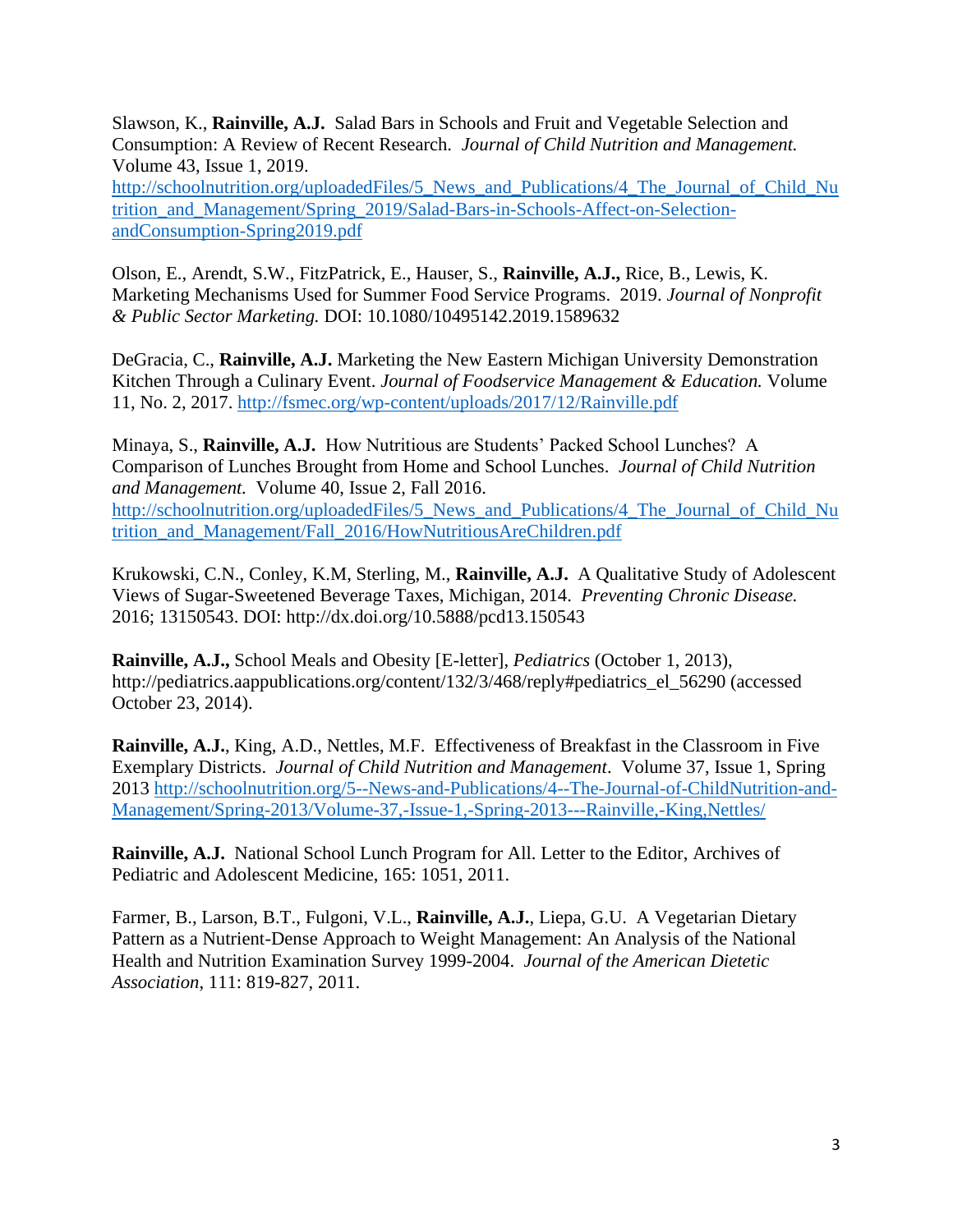**Rainville, A.J.**, Choi, K.P., Ragg, D.M., King, A., Carr, D.H. Nutrition Information at the Point of Selection in High Schools Does Not Affect Purchases. *Journal of Child Nutrition and Management*, Issue 2, 2010. [http://schoolnutrition.org/5--News-and-Publications/4--TheJournal](http://schoolnutrition.org/5--News-and-Publications/4--TheJournal-of-Child-Nutrition-and-Management/Fall-2010/Volume-34,-Issue-2,-Fall-2010--Rainville;-Choi;-Ragg;-King;-Carr/)[of-Child-Nutrition-and-Management/Fall-2010/Volume-34,-Issue-2,-Fall-2010--Rainville;-](http://schoolnutrition.org/5--News-and-Publications/4--TheJournal-of-Child-Nutrition-and-Management/Fall-2010/Volume-34,-Issue-2,-Fall-2010--Rainville;-Choi;-Ragg;-King;-Carr/) [Choi;-Ragg;-King;-Carr/](http://schoolnutrition.org/5--News-and-Publications/4--TheJournal-of-Child-Nutrition-and-Management/Fall-2010/Volume-34,-Issue-2,-Fall-2010--Rainville;-Choi;-Ragg;-King;-Carr/)

**Rainville, A.J.**, Lofton, K.L., Carr, D.H. Recess Before Lunch in Elementary Schools: Development of a Best Practice Guide. *Journal of Child Nutrition and Management*, Issue 2, 2009. [http://schoolnutrition.org/5--News-and-Publications/4--The-Journal-of-Child-Nutrition](http://schoolnutrition.org/5--News-and-Publications/4--The-Journal-of-Child-Nutrition-andManagement/Fall-2009/Volume-33,-Issue-2,-Fall-2009---Rainville;-Lofton;-Carr/)[andManagement/Fall-2009/Volume-33,-Issue-2,-Fall-2009---Rainville;-Lofton;-Carr/](http://schoolnutrition.org/5--News-and-Publications/4--The-Journal-of-Child-Nutrition-andManagement/Fall-2009/Volume-33,-Issue-2,-Fall-2009---Rainville;-Lofton;-Carr/)

**Rainville, A.J.**, Carr, D.H. In-Classroom Breakfast: Best Practices in Three School Districts. *Journal of Child Nutrition and Management*, Issue 2, 2008. [http://schoolnutrition.org/5--News](http://schoolnutrition.org/5--News-andPublications/4--The-Journal-of-Child-Nutrition-and-Management/Fall-2008/Volume-32,-Issue-2,Fall-2008/)[andPublications/4--The-Journal-of-Child-Nutrition-and-Management/Fall-2008/Volume-32,-](http://schoolnutrition.org/5--News-andPublications/4--The-Journal-of-Child-Nutrition-and-Management/Fall-2008/Volume-32,-Issue-2,Fall-2008/) [Issue-2,Fall-2008/](http://schoolnutrition.org/5--News-andPublications/4--The-Journal-of-Child-Nutrition-and-Management/Fall-2008/Volume-32,-Issue-2,Fall-2008/)

# **SELECTED PEER REVIEWED ABSTRACTS FOR POSTER SESSIONS**

Ford, O., **Rainville, A.J.**, Bessire, R., Wu, T.W. Dietary Habits of Pregnant and Breastfeeding Women in Hamtramck, Michigan. Academy of Nutrition and Dietetics Food and Nutrition Conference and Expo, October, 2020 Poster Presentation.

Ford, O., Bessire, R. , **Rainville, A.J.**, Wu, T.Y. Impact of Nutrition Education and Snack Guidelines at a Chinese Summer Camp. Academy of Nutrition and Dietetics Food and Nutrition Conference and Expo, October, 2020 Poster Presentation.

**Rainville, A.J.**, Ford, O., Bessire, R., Wu, T.Y. Breastfeeding Practices of Pregnant and Breastfeeding Women in Hamtramck, Michigan. 2020 International Conference on the Theory and Practice of Human Lactation Research and Breastfeeding Management, January, 2020 Poster Presentation.

Bessire, R., Ford, O., **Rainville, A.J.** Evaluation of Retail Stores in Hamtramck, Michigan using the Nutrition Environment Measures Survey. Michigan Academy of Nutrition and Dietetics, May, 2019 Poster Presentation.

Cheianu-Marshall, O., Ford, O., **Rainville, A.J.** Breastfeeding Knowledge, Attitudes, and Intentions of University Students. Academy of Nutrition and Dietetics Food and Nutrition Conference and Expo, October, 2018 Poster Presentation.

Ford, O., **Rainville, A.J.** Can Afterschool Programming Improve Behaviors and Self-efficacy Regarding Diet and Physical Activity? Academy of Nutrition and Dietetics Food and Nutrition Conference and Expo, October, 2017 Poster Presentation.

Moelter, S., Carbone, J., Kret, L., **Rainville, A.J.** Dietetic Internship Directors' and Preceptors' Views on Preceptor Recruitment and Retention. Academy of Nutrition and Dietetics Food and Nutrition Conference and Expo, October, 2017 Poster Presentation.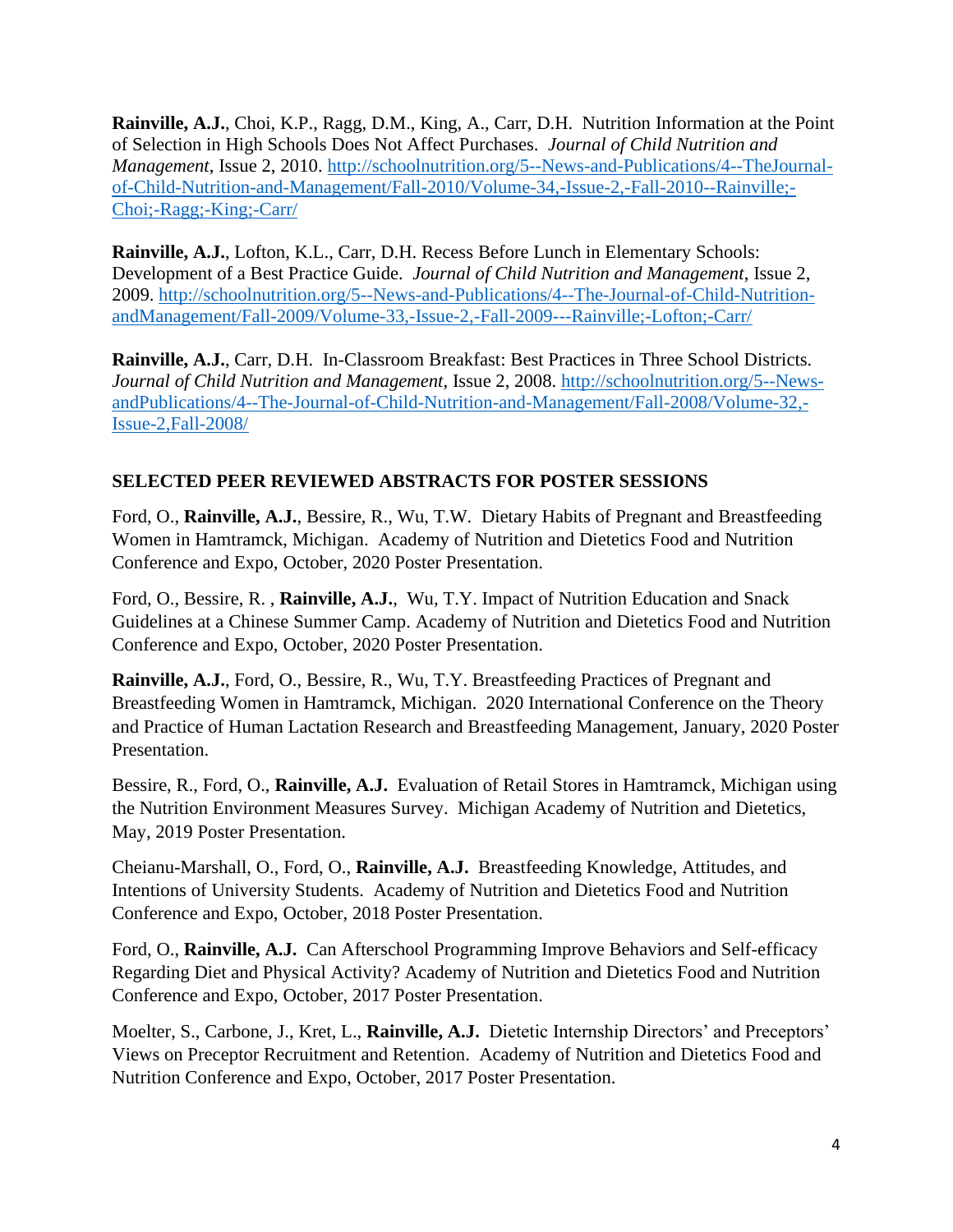Angastinioti, E., Ford, O., **Rainville, A.J.** Dining Preferences and Satisfaction of International Students at a Midwestern University. Academy of Nutrition and Dietetics Food and Nutrition Conference and Expo, October, 2017 Poster Presentation.

Pearson, M., Brooks, J., **Rainville, A.J.** Sources of Calcium, Vitamin D, Fiber, and Potassium in American Fast Food. Academy of Nutrition and Dietetics Food and Nutrition Conference and Expo, October, 2016 Poster Presentation.

**Rainville, A.J.**, Lewis, K. Best Practices in Four Summer Food Service Programs in Three USDA Regions. School Nutrition Association Annual National Conference, July, 2016.

Olson ED, Arendt SW, Hauser SI, FitzPatrick E, **Rainville A.J.**, Rice BW, Lewis K. Marketing Practices and Innovations in Successful Summer Food Service Programs. School Nutrition Association Annual National Conference, July, 2016.

Truitt, B.S., **Rainville, A.J.** Hospital Employees' Attitudes Regarding Healthy Menu Choices. Academy of Nutrition and Dietetics Food and Nutrition Conference and Expo, October, 2014 Poster Presentation.

**Rainville, A.J.** Impact of New USDA Meal Pattern in Six Midwestern School Districts. School Nutrition Association Annual National Conference, July, 2014 Poster Presentation.

# **SELECTED NON PEER-REVIEWED PUBLICATIONS**

Lewis, K.L., Arendt, S.W., FitzPatrick, E., Hauser, S.I., Olson, E., **Rainville, A.J.**, Rice, B.W. Innovative Marketing Strategies and Delivery Methods Used in Effective Summer Food Service Programs. Hattiesburg, MS: Institute of Child Nutrition, Applied Research Division, 2017.

**Rainville, A.J.**, Nettles, M.F. In-Classroom Breakfast Increases Breakfast Participation and Lunch Participation. School Nutrition Services Dietetic Practice Group Nutrition Link Newsletter. Volume 41, Number 1, 2016.

**Rainville, A.J.**, Foods Brought from Home Research Update. School Nutrition Services Dietetic Practice Group Nutrition Link Newsletter. Volume 34, Number 4, 2014.

**Rainville, A.J.**, King, A. D., Nettles, M. F. Effectiveness of In-Classroom Breakfast Programs. University, MS: National Food Service Management Institute. 2013.

**Rainville, A.J.**, King, A.D, Nettles, M.F., Hubbard, S. Five Exemplary School Districts Demonstrate the Effectiveness of In-Classroom Breakfast. National Food Service Management Institute. Insight Newsletter. 2013.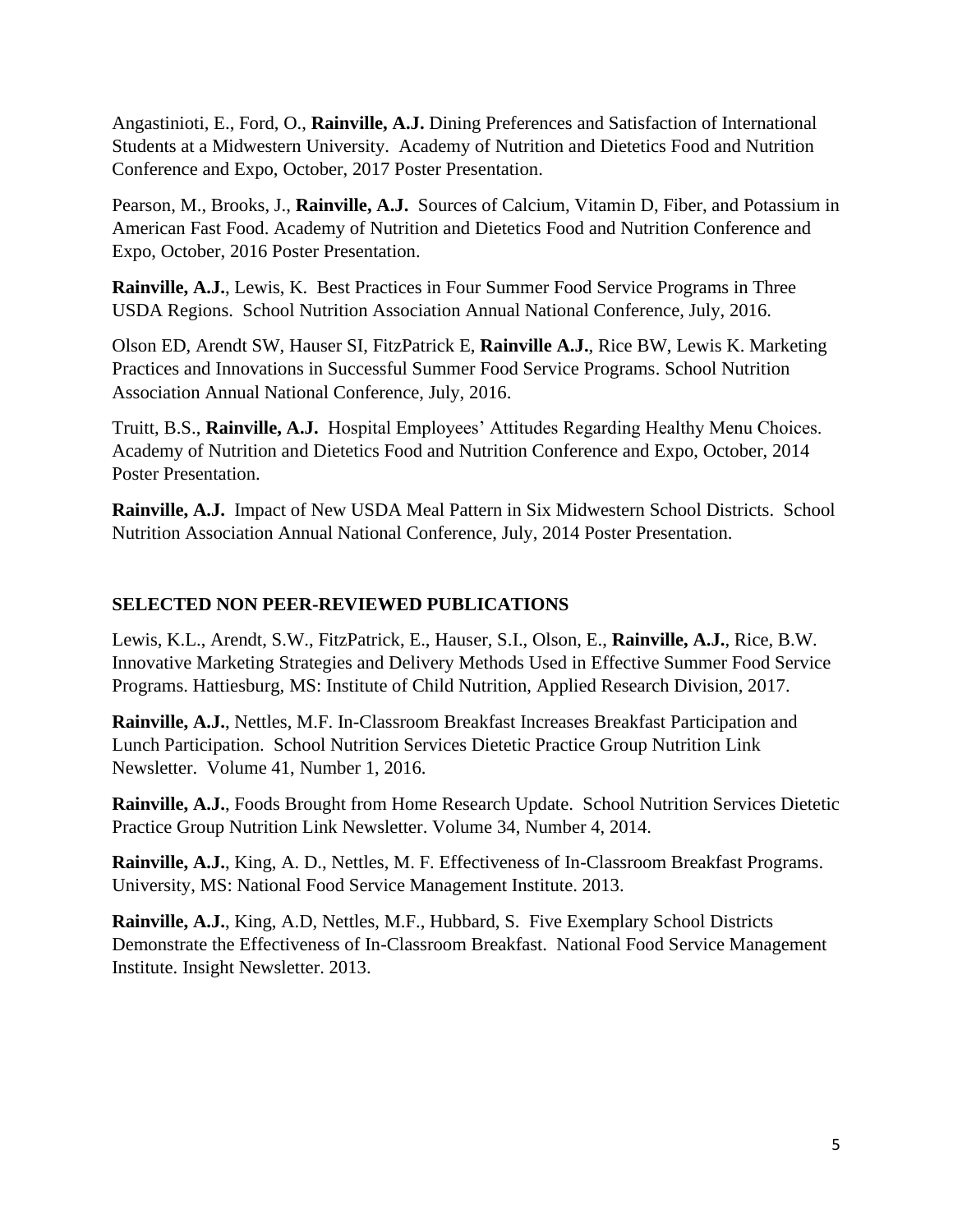# **SELECTED EXTERNAL CONTRACTS AND GRANTS** (Principal Investigator unless noted)

Centers for Disease Control and Prevention REACH. Title: Evidence-based Strategies to Empower Asian Americans in Reducing Health Disparities. Nutrition Co-Director. September, 2018-September, 2021. \$1,779,921. Funded.

Centers for Disease Control and Prevention REACH. Title: Flu Immunization Supplement. Co-PI. September, 2020-September, 2021. \$148,326. Funded.

National Food Service Management Institute. Title: Exploring Innovative Marketing Strategies and Delivery Models Used in Effective Summer Food Service Programs. April, 2015-March, 2016. \$16,164.00 Funded.

National Food Service Management Institute. Title: Effectiveness of In-Classroom Breakfast Programs. September, 2011-August, 2012. \$60,132.00 Funded.

School Nutrition Association. Title: Editor of Journal of Child Nutrition and Management. September, 2009-August, 2011. \$38,193.00 Funded.

School Nutrition Association. Title: Editor of Journal of Child Nutrition and Management. September, 2007-August, 2009. \$35,319.00 Funded.

National Food Service Management Institute. Title: Nutrition Information at Point of Selection in High Schools. September, 2008-June, 2009. \$75,217.00 Funded.

National Food Service Management Institute. Title: Recess Before Lunch Best Practice Guide. September, 2007-June, 2008. \$26,299.00 Funded.

National Food Service Management Institute. Title: Implementing a Successful In-The-Classroom Breakfast-Program. September, 2006-June, 2007. \$34,000.00 Funded.

National Food Service Management Institute. Title: Recess Before Lunch. January, 2005- December, 2005. \$35,000.00 Funded.

School Nutrition Association. Title: Back-to-School Six City Media Tour. August, 2004- September, 2004. \$5,757.00 Funded.

United States Department of Agriculture Food and Nutrition Services. Title: Technical Editing Services. 2003-2004. \$10,219.00 Funded.

American School Food Service Association. Title: Validation Study of Keys to Excellence in School Food and Nutrition Programs. March, 2003-April, 2003. \$5,111.00 Funded.

National Food Service Management Institute Applied Research Division Scholar. May, 2001- August, 2002. \$71,240.00 Funded.

National Food Service Management Institute Applied Research Division Scholar. August, 2000- April, 2001. \$38,239.00 Funded.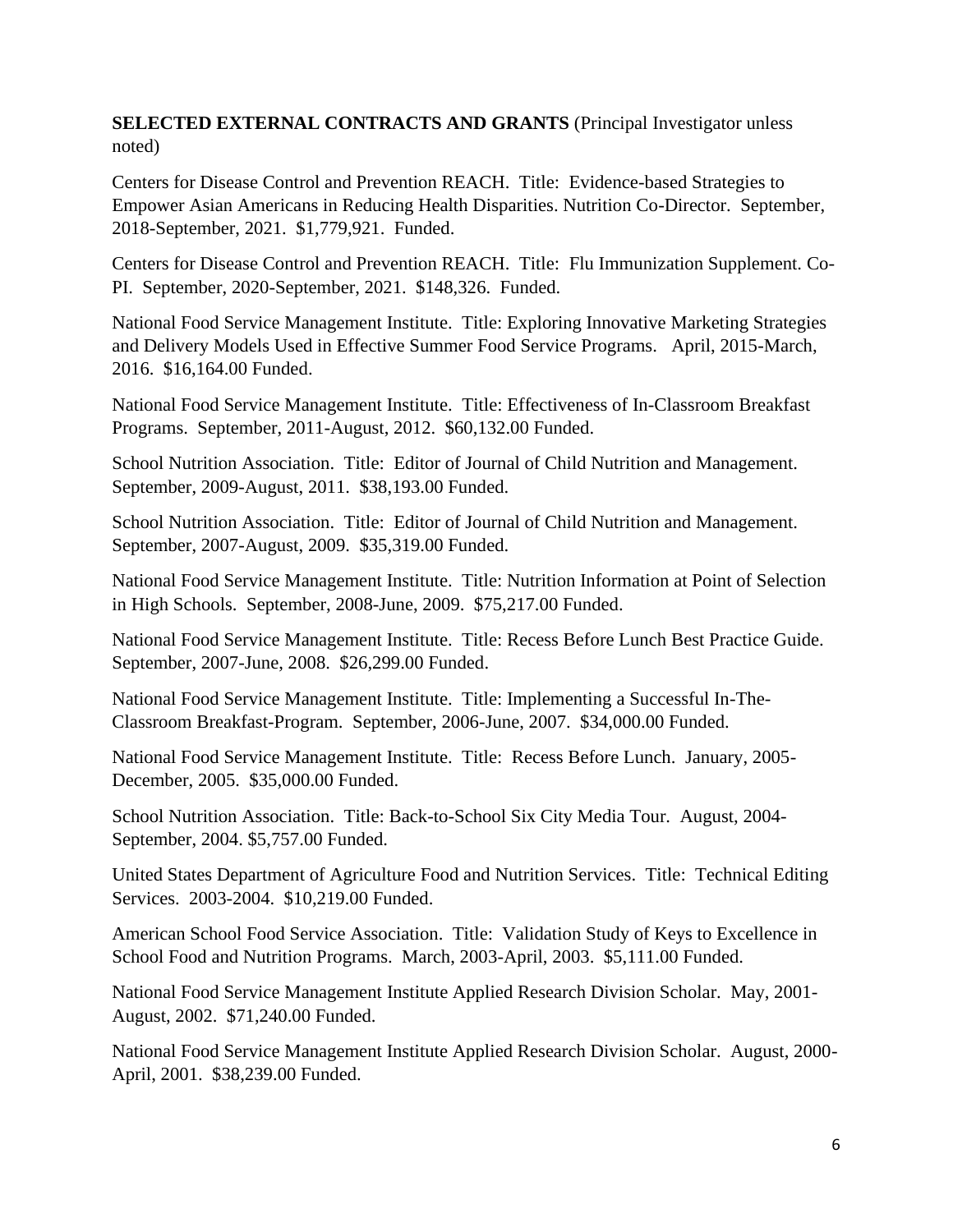Foodservice Systems Management Education Council. Title: Educator Practice Grant. May, 1999-June, 1999. \$1,500.00 Funded.

Child Nutrition Foundation ConAgra Fellowship in Child Nutrition. Title: Nutritional Analysis of Lunches Brought from Home and Reimbursable School Lunches in Southeastern Michigan Schools. February, 1998-April, 1999. \$44,925.80 Funded.

# **SELECTED PRESENTATIONS**

McKinney Foundation 2019 Symposium and Expo, December 14, 2019. Title: Asian Americans' Health Disparities and Food Access.

Southeastern Michigan Dietetic Association Spring Workshop, March 11, 2017 with Dr. Olivia Ford. Title: Research in Dietetics: Practicalities, Pitfalls, and Publications.

Academy of Nutrition and Dietetics Food and Nutrition Conference and Expo, Oct. 20, 2014 with Dr. Beverly Girard. Title: The Business of School Nutrition: Challenges and Opportunities.

School Nutrition Association Annual National Conference, July 22, 2008 with Dr. Deborah Carr and Ms. Kathleen Lazor. Title: Jump Start the School Day with In-classroom Breakfast.

School Nutrition Association Annual National Conference Pre-Conference Workshop, July 19, 2008 with Ms. Dorothy Caldwell and Ms. Linda Godfrey. Title: The Cost of Change: Translating Research to Practice.

# **GRADUATE STUDENT RESEARCH**

# *Master of Science Students Thesis Committee Chair*

Olga Cheianu-Marshall "The Impact of Breastfeeding Education on Barriers and Misconceptions Among University Community Members", 2020

Joy Petzoldt Hansell "Breastfeeding Education and Support Needs for Women after a Cesarean Delivery or Epidural Anesthesia", 2016

Lori Nedescu "Comparing Healthy Eating Index Scores to Physical Activity Levels in Adults using 2007-08 and 2009-10 NHANES Data Sets", 2016

Adele D. Curtis "An Investigation of Dialysis Patients' Medication Compliance and the Relationship of Physician Ordering Practices", 2013 Amber D. King "The Influence of Sodium Information on Entrée Selections by High School Students", 2010

Teresa C. Brown "Eating Right Around The Clock Nutrition Education Program in a Tangipahoa Parish Elementary School", 2010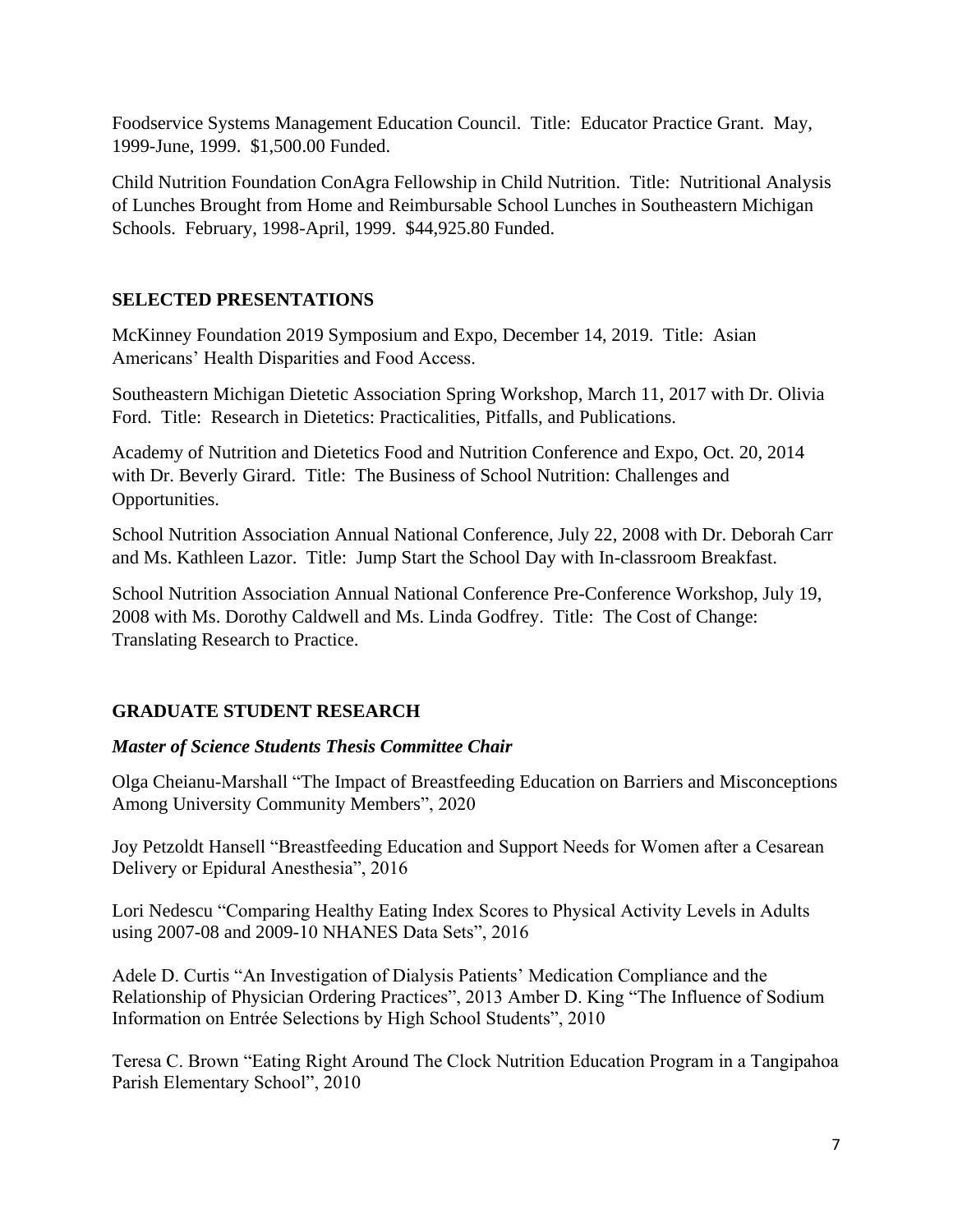Lori Nelson "Fruit and Vegetable Consumption in Four Elementary Schools After Implementation of Nutrition Education Programs", 2010

Jillian Trapini "Student Perceptions of the Shift from Soft Drink Vending Machines to Milk Vending Machines in Schools", 2007

Justine Markert "Nutritional Quality of Lunches at a Seventh Day Adventist School", 2006

Rebecca Larson "A School-Based Approach to Increasing Fruit and Vegetable Intake of High School Students", 2008

Kyunghee Choi "School Personnel and their Views of a Health School Nutrition Environment." 2003

## *Master of Science Students Thesis Committee Member*

Amanda Niemiec "Application Variables used in the Selective Admissions Process of a Coordinated Program in Dietetics: Do They Serve as Predictors of Future Student Success?", 2017

Samantha Moelter "What are the Barriers Affecting Accessibility of Dietetic Internships?", 2016

Callie Gavorek de Gracia "Foodservice Employee Behaviors and the Presence of Foodborne Illness Contributing Pathogens on Smart Phones", 2016

Meghan Pearson "Sources of Calcium, Vitamin D, Fiber, and Potassium in American Fast Food", 2015

Claire Krukowski "A Qualitative Study of Adolescent Views of Sugar Sweetened Beverage Taxes", 2015

Meaghan Ormsby Schillinger "Study of Intuitive Eating Ratings and Self- Efficacy Ratings in Women with Polycystic Ovarian Syndrome", 2014

Jessica McIntyre "Influence of Home Environment on Preschoolers' Dietary Intake in Middle Class Families Enrolled in a Preschool Program in Metropolitan Seattle", 2012

Claudia Martin-Ayoade "Factors Associated with Fruit and Vegetable Consumption Among Caribbean Immigrants in the United States", 2011

Bonnie Farmer "Comparison of Nutrient Intakes for Vegetarians, Non-Vegetarians, and Dieters: Results from the National Health and Nutrition Examination Survey 1999-2004", 2009

Dee Murphy "Comparison of Long-Term Care Residents' Food Intake, Body Weight, and Food Costs Between Two Meal Service Styles" , 2008

Susan Liebert "The Effect of Food Allergen Labeling and Consumer Protection Act on the Accidental Food Allergen Ingestion Rate in Adults with Self-reported Food Allergies", 2008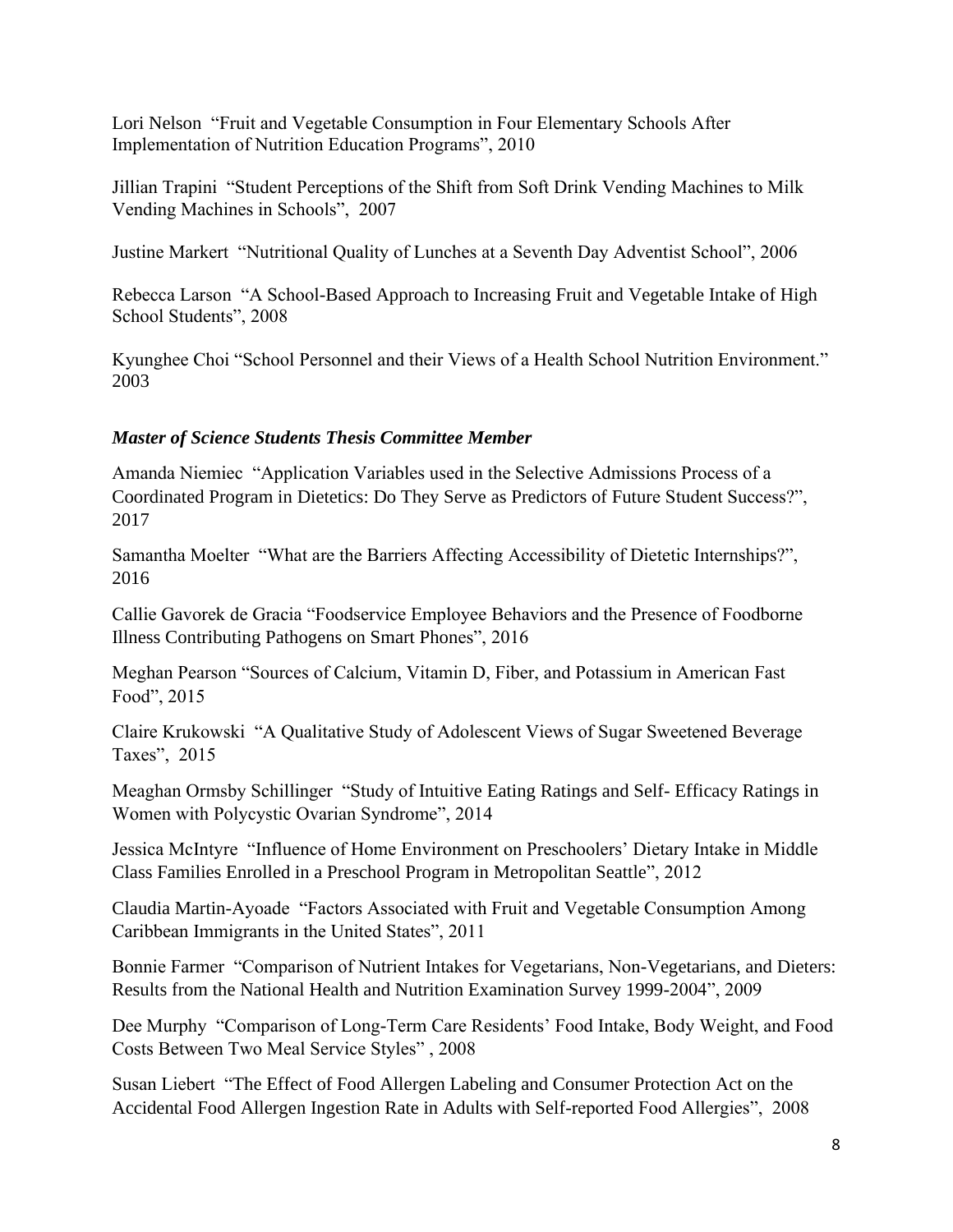Sandy Pernecky "A Fifteen-Week Multi-Modality Weight Management Program Using The LEARN Approach", 2004

Christina Miller ""Using Point of Purchase Health Messaging to Influence Consumer Buying Behavior", 2001

Lydia Kret "Nutrition Education in Grades K-7; A Comparison of Suburban Schools", 2000

## *Master of Science Student Research Project Chair*

Yelcho, D. "Cookbook for the Transition from Meat-Eater to Plant Eater", 2019

Oxenham, E., King, A.D. School Gardens as a Strategy for Increasing Fruit and Vegetable Consumption. *Journal of Child Nutrition and Management*. 2010 https://schoolnutrition.org/5- News-and-Publications/4--The-Journal-of-Child-Nutrition-and-Management/Spring-2010/Volume34,-Issue-1,-Spring-2010---Oxenham;-King/

Barbara Truitt "Memorial Healthcare Healthy Cafeteria Initiative 2013", FNCE poster in 2014

Linda Mattson, "School Nutrition Research Reviews", 2009

#### *Master of Science Student Mentor*

Heather Anderson, two FNCE® posters in 2013

# *Master of Science Students with published Southeastern Michigan Dietetic Association newsletter articles from DTC 601 Research Writing*

Christine Mueller, 2018 Tomiko Karangelen, 2018 Melissa Flynn, 2016 Michael Cole, 2016 Andrea DiMenna, 2016 Lauren Hanson, 2016 Heather Ray, 2016 Corey Talbot, 2016 Sandra Salina, 2015 Kevin Sanders, 2015

## *EMU Undergraduate Symposium Student Faculty Sponsor*

| Kyunghee Choi           | 2001 (earned scholarship for M.S.) |
|-------------------------|------------------------------------|
| Marilyn Lee             | 2002                               |
| Lisa Locke              | 2003                               |
| <b>Stacy Renouf</b>     | 2004, 2006                         |
| <b>Adele Daniels</b>    | 2008                               |
| Kendra Muehlfelt        | 2008 (earned scholarship for M.S.) |
| Mona Alaudhi            | 2009 (earned scholarship for M.S.) |
| <b>Heather Anderson</b> | 2011 (earned scholarship for M.S.) |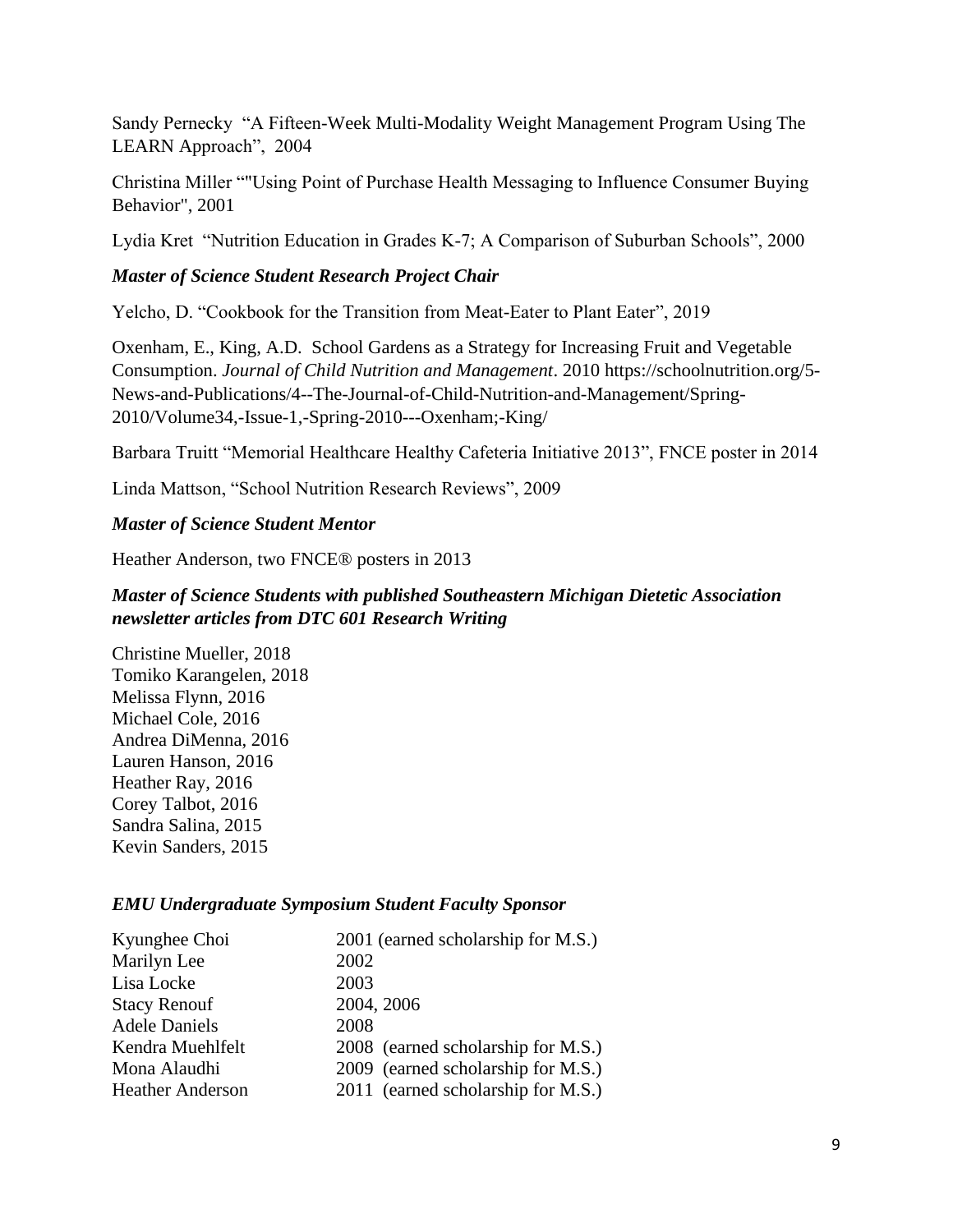| Gina Worful           | 2012 (earned scholarship for M.S.) |
|-----------------------|------------------------------------|
| Daryl Andrzejewski    | $2013$ (co-sponsor)                |
| Callie Gavorek        | 2014 (earned scholarship for M.S.) |
| Camilla Meade         | 2016                               |
| Elina Angastinioti    | 2017                               |
| Cassandra Rivard      | 2017                               |
| Olga Cheianu-Marshall | 2018                               |

#### **ABSTRACTS/JOURNAL ARTICLES/BOOKS/GRANT PROPOSAL REVIEW**

Journal of Child Nutrition & Management, 1999-2020

Academy of Nutrition and Dietetics (American Dietetic Association), 2003-2020

Journal of School Health, 2007, 2013, 2016, 2018

Oxford University Press, 2011, 2017

Cognella Publishing, 2016

Journal of Foodservice Management and Education, 2012 and 2015

U.S.D.A. Economic Research Service's Peer Review Coordinating Council, 2009

American Journal of Tropical Medicine and Hygiene, 2009

American Dietetic Association Foundation, 2005

United States Department of Agriculture Food Safety Grant Proposal, 2000

Journal of Nutrition Education, 1999

Prentice Hall Publishing, 1997

#### **HONORS**

Academy of Nutrition and Dietetics Excellence in Practice-Dietetic Research Award, 2016.

Nominee for Academy of Nutrition and Dietetics Excellence in Practice-Dietetic Research Award, 2015.

Eastern Michigan University Gold Medallion Award for Outstanding Faculty Advisor to a Student Organization (Students for Life), March, 2014.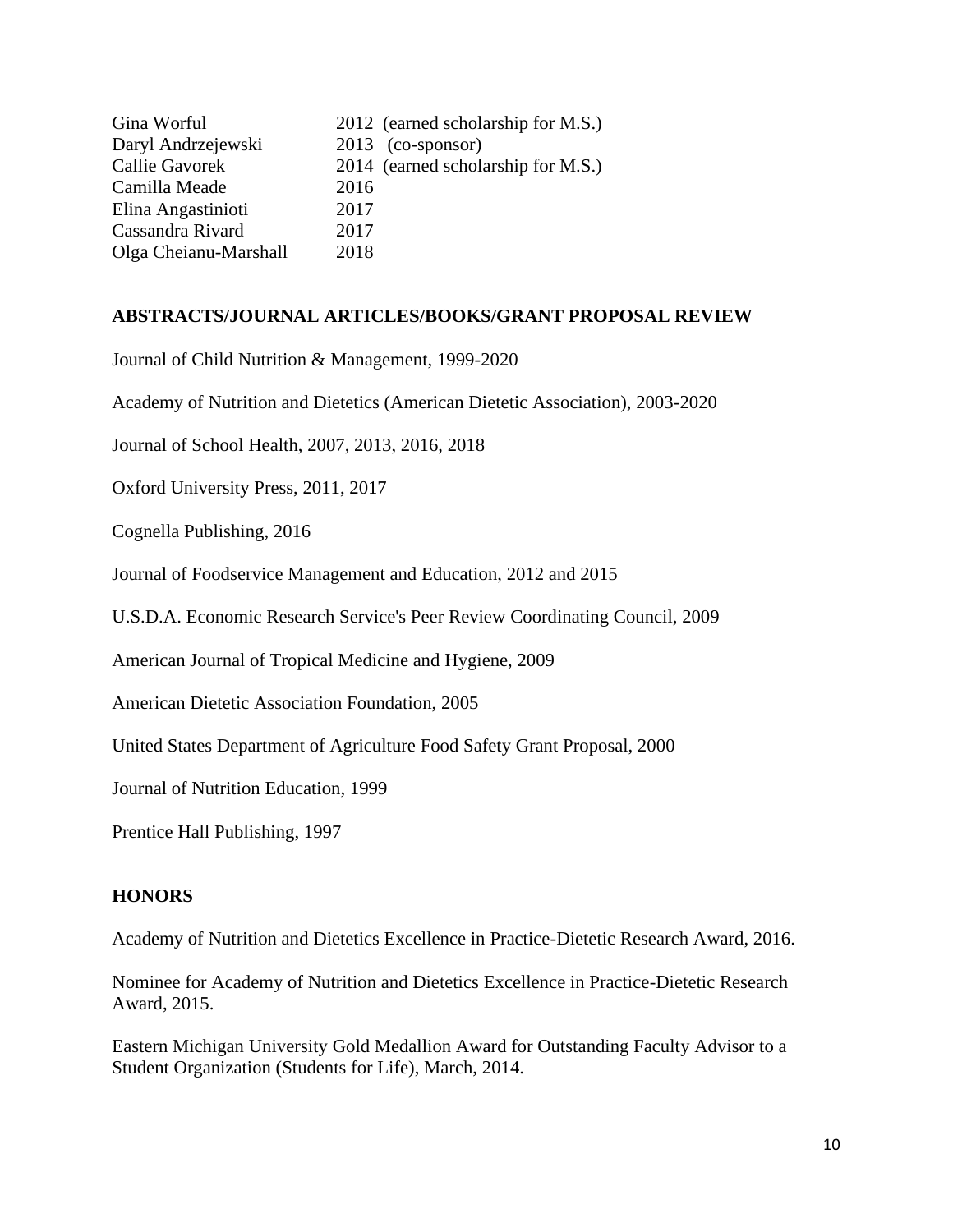Nominee for Everett L. Marshall Award for Excellence in Scholarly Activity, Eastern Michigan University College of Health and Human Services, 2014, 2015.

Foodservice Achievement Management Excellence (FAME) Award, January, 2007.

Everett L. Marshall Award for Excellence in Scholarly Activity, Eastern Michigan University College of Health and Human Services, April, 2006.

School Nutrition Association Research Award for Best Poster at Annual National Conference, July, 2005.

Nominee for Eastern Michigan University Scholarship Recognition Award, January, 2003, 2004, and 2006.

Nominee for American Dietetic Association Foundation Award of Excellence in Research, March, 2003.

Eastern Michigan University Marshal for Commencement, April, 2001.

Outstanding Dietetic Educator Award, American Dietetic Association, May, 2000.

Outstanding Dietetic Educator Award, Michigan Dietetic Association, May, 2000.

Nutrition and Dietetics Department Nominee for McGovern Teaching Award, March, 1993 and March, 1996.

Finalist for Five Outstanding Young Houstonians Award, Houston Jaycees, July, 1994.

Recognized Young Dietitian of the Year, Texas Dietetic Association, March, 1992.

Young Alumni Award, University of Illinois Home Economics Alumni Association, October, 1990.

## **PROFESSIONAL SOCIETIES AND ORGANIZATIONS - MEMBERSHIPS**

Academy of Nutrition and Dietetics Practice Groups: School Nutrition Services, Nutrition and Dietetic Educators of Practitioners

Foodservice Systems Management Education Council

Michigan Academy of Nutrition and Dietetics

Michigan Dietetic Educators Practice Group

School Nutrition Association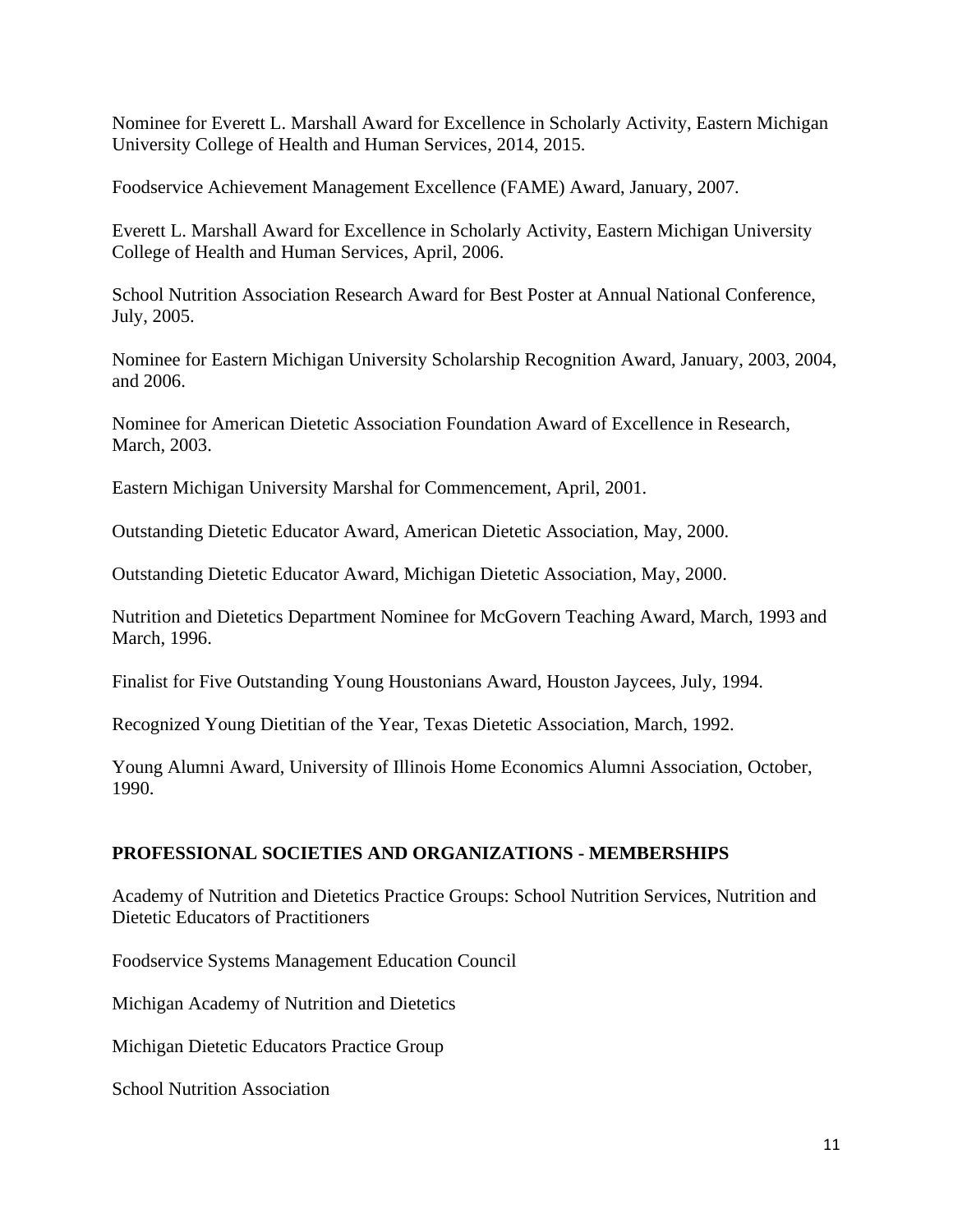#### Sigma Xi, The Scientific Research Honor Society

Southeastern Michigan Dietetic Association

#### **PROFESSIONAL SOCIETIES AND ORGANIZATIONS - SERVICE**

American Dietetic Association FNCE® Program Planning Committee, 2007-2010, Appeals Panel, 1991-1993.

American Home Economics Association Handbook of Food Preparation Revision Committee, Editor of Chapter on Cereal Grains, 1991-1992.

American Dietetic Association Exhibitor Advisory Committee, 1988-1989.

Ann Arbor Dietetic Association Board of Directors, 1998-2002.

Center for Food Safety in Child Nutrition Programs at Kansas State University, Advisory Committee, 2018-present

Child Nutrition Foundation Board of Directors, 1999-2003. Financial Aid Committee, 1999- 2003. Scholarship Committee, 2007-2009.

Dietitians in Business and Industry Practice Group Nominating Committee, Area IV Representative, 1989-1990.

Foodservice Systems Management Education Council, Nominating Committee Chair 2005-2007, Region III Regional Director, 2001-2002, Chair Elect, 2009-2011, Chair, 2011-1013.

Greater Houston Home Economists in Business - College and University Chairperson, 1987- 1988, Nominating Chairperson, 1988-1989.

Houston Area Dietetic Association - Membership Co-Chairperson, 1994-1995.

Houston Chapter Dietitians in Business and Communications - By-Laws Chairperson, 1987- 1988, Nominating Chairperson, 1988-1989, Newsletter Editor, 1990-1991, Career Panel Committee, 1991, Membership Chairperson, 1991-1992.

Institute of Child Nutrition National Advisory Board, 2016-2019.

The Center for Food Safety in Child Nutrition Programs Advisory Committee, Kansas State University, 2018-present.

Michigan Dietetic Association Annual Meeting Poster Session Co-Chair, 2002-2003.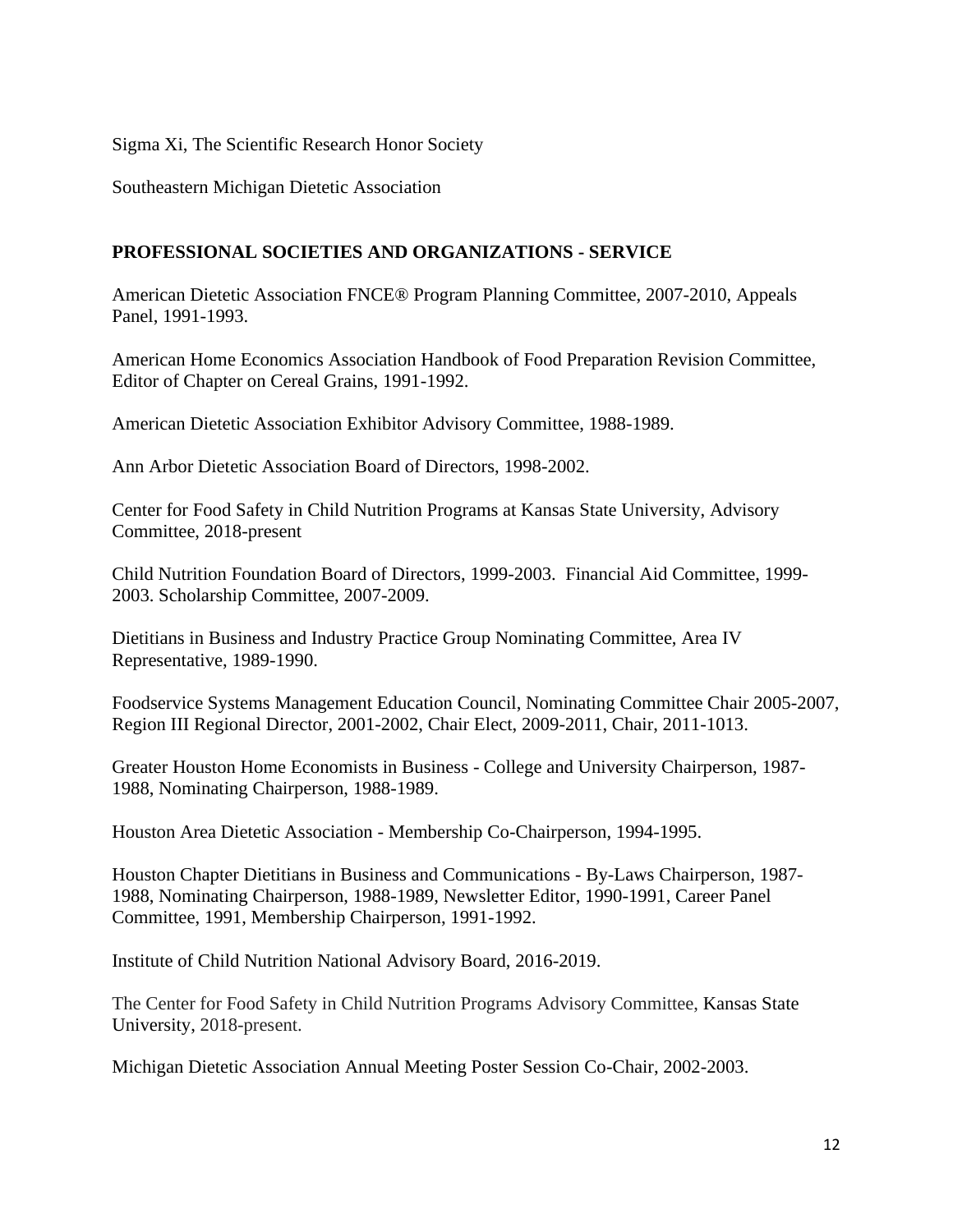Michigan Dietetic Association Board of Directors, 1998-2000. Michigan Dietetic Educators Practice Group Chair-Elect, 1998-1999, Chair, 1999-2000, Nominating Committee, 2000-2001.

Michigan Team Nutrition Steering Committee, 2000-2006.

School Nutrition Association College Section Chair, 2006-2007.

School Nutrition Association Research Committee, 2006-2010.

School Nutrition Foundation L.E.A.D. to Succeed Grant Advisory Committee, 2019 to present.

School Nutrition Services Dietetic Practice Group, Membership Chairperson 2002-2006, Chair Elect 2013-2014, Chair 2014-2015, Past Chair, 2015-2016.

Tall Pines Dietetic Association Public Relations Chairperson, 1990-1991, Membership Chairperson, 1991-1993, President-Elect, 1995-1996, President, 1996-1997. Texas Dietetic Association Adopt a Legislator Campaign, 1995-1997.

Texas Dietetic Association Continuing Education Committee, 1989-1990.

Texas Dietetic Association Annual Meeting Public Relations Co-Chair, 1990-1991.

USDA Professional Standards Task Force, 2012.

## **COMMUNITY SERVICE IN SPECIALTY**

Newspaper Interview, 2014. Port Huron Times Herald. Subject: Smart snacks. http://www.thetimesherald.com/story/news/local/2014/10/10/nutritional-guidelines-revampschoolsnacks/17050345/

Magazine Interview, 2013-HAP Balanced Living. Subject: Packing healthy school lunches. http://www.hapbalancedliving.org/hapbalancedliving/winter\_2013#pg10

Newspaper Interview, 2008-Lansing State Journal. Subject: Time to eat school lunch.

Associated Press Interview, 2007 Subject: School Lunches.

Newspaper Interview, 2006-Cinncinati Enquirer. Subject: School Lunches.

Newspaper Interview, 2006-Indianapolis Star. Subject: School Lunches.

Magazine Interview, 2005-Good Housekeeping. Subject: Children's Nutrition.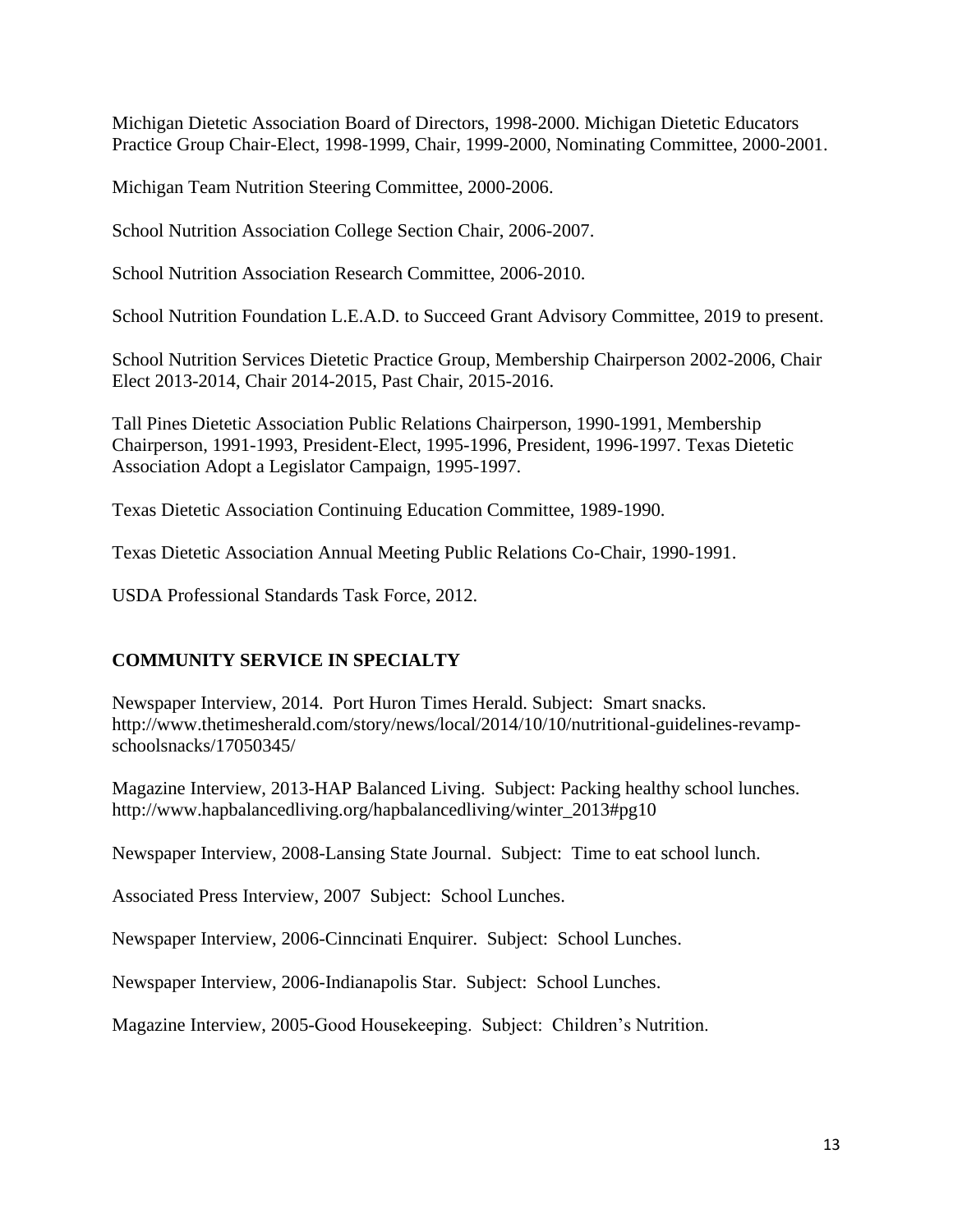Television Appearances, 2004-WDIV-NBC Detroit, WJBK-TV FOX Detroit, WLS (ABC) Chicago, WMAQ (NBC) Chicago, WNYW (FOX) New York, WABC New York, WFAA (ABC) Dallas, At Home Live! FamilyNet Syndicated in Fort Worth (145 markets), WTVT (FOX) Tampa, WFLA (NBC) Tampa, WFXT (FOX) Boston. Subject: School Lunches.

Radio Appearances, 2004- WZFS FM, Chicago, WCAP AM, Boston, WQEW AM Radio Disney, New York, WYCD FM Detroit, KOAI FM Dallas. Subject: School Lunches.

Newspaper Interviews, 2004- Chicago Sun Times, The Daily Herald, Chicago, Detroit Free Press, Telegram & Gazette, Worchester, MA, Charleston Gazette, Charleston, WV. Subject: School Lunches.

Interview for Grand Rapids Family Magazine, 2003. Subject: Vitamin D Supplementation for Infants.

Interview for WAAM Radio, 2001. Subject: School Lunches.

Foodservice Management Achievement Award (FAME) 2008 Selection Committee, 2007.

Judge for Conrad Awards, 2013.

Judge for Leadership in School Nutrition (LISN) Awards, 2006, 2007.

Judge for Michigan DECA's District Conference, 1999, 2000, 2001, 2002, 2003, 2004, 2006, 2008, 2011, 2014, 2015, 2016, 2017, 2019, 2020.

Judge at State-Level DECA competition, 2010.

Judge for Michigan Family, Career, and Community Leaders of America State Leadership Meeting, 2004.

Judge for United Dairy Industry of Michigan Grant Competition, 2004, 2005.

Interview for WEMU Radio, 1999. Subject: Food Safety.

Interview for WDIV Television, 1998. Subject: Food Safety.

Volunteer for Houston Area Dietetic Association National Nutrition Month Grocery Stores Promotion, 1995.

Volunteer for American Heart Association Food Fest, 1994.

Member of American Heart Association Houston Health Objectives 2000 Committee, 1992- 1993. Consultant to Martha's Kitchen, 1992-1993. Subject: Food Service Management. Consultant to Rodale Press, 1992. Subject: Ethnic Foods.